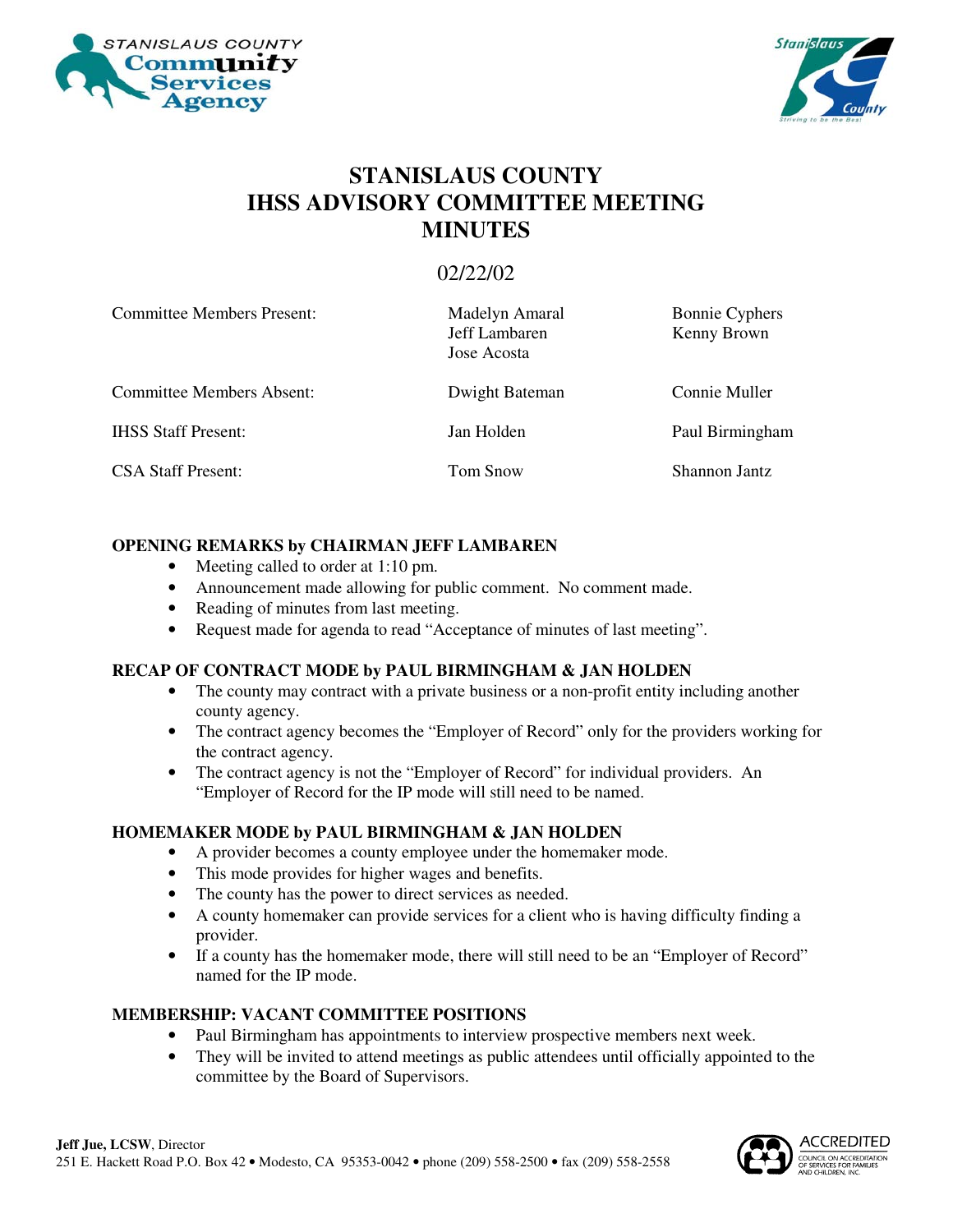• A letter with information regarding the resignation of members and the committees' recommendations for their replacements will be sent to the Board as an item on the consent agenda.

#### **UPDATE ON VISIT TO PUBLIC AUTHORITY COUNTY**

- Paul Birmingham will make arrangements to visit a public authority county as requested.
- Committees' first choice is San Francisco County.
- Field trip will be on meeting date so members will be available.

#### **QUESTIONS AND ANSWERS**

- Member requested a list of counties showing the different modes used. A list will be provided at a future meeting.
- Would the homemaker mode be equivalent to the county mode? Clarification: The County Administered IP mode is very different from the homemaker mode.

#### **ITEMS FOR NEXT AGENDA**

- Budget update
- Public Authority Mode
- Update on visit to Public Authority County

Meeting Adjourned @ 2:45 pm Shannon Jantz, Recorder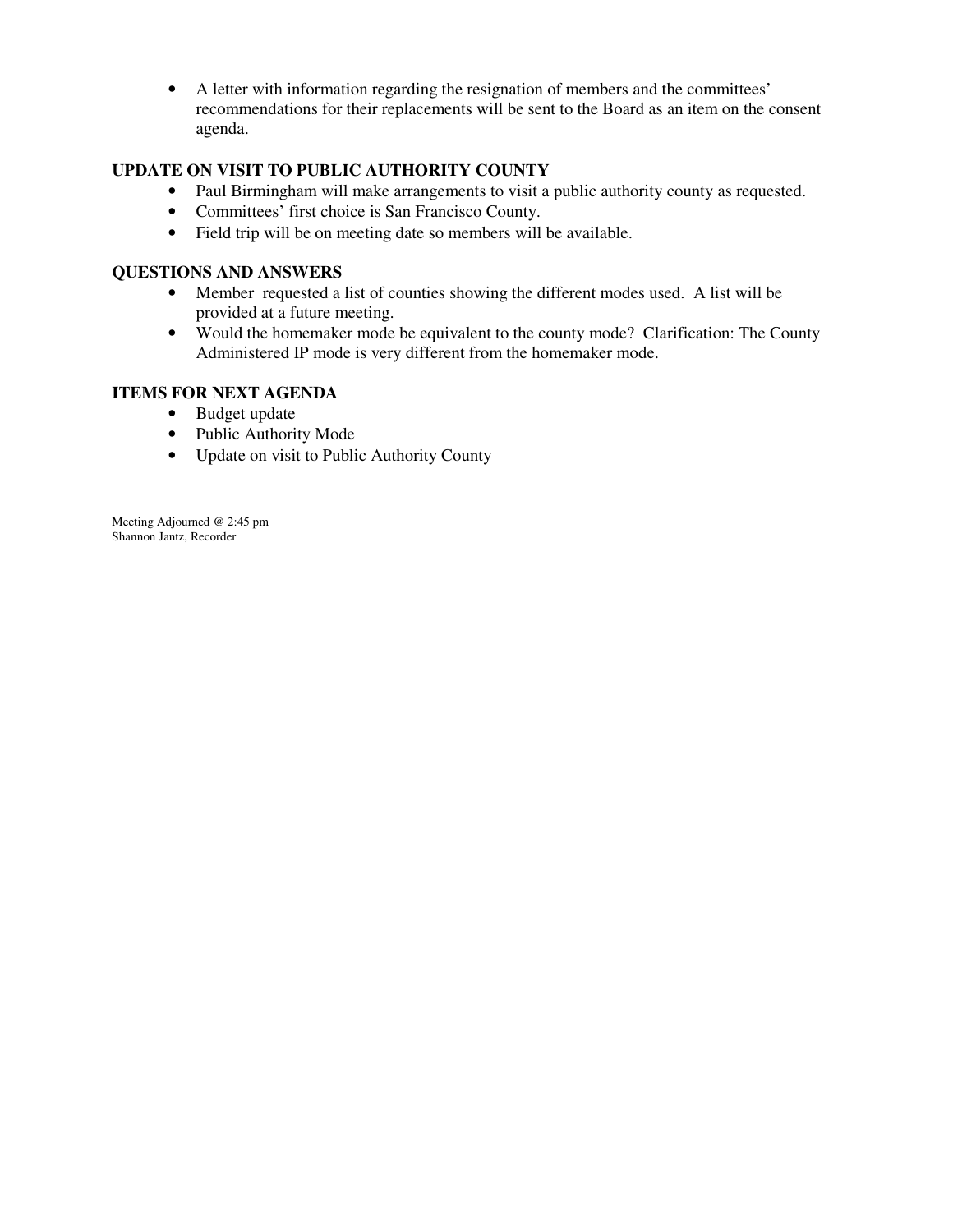|                                                                               |                      |                           |              |                     |                                    |                      |                      | aty employed providers |                                |                       |                     |                       |
|-------------------------------------------------------------------------------|----------------------|---------------------------|--------------|---------------------|------------------------------------|----------------------|----------------------|------------------------|--------------------------------|-----------------------|---------------------|-----------------------|
| <b>IHSS IP N. e adjusted to reduce hours/case</b>                             |                      |                           |              |                     | s due to offset of 10 staff as $l$ |                      |                      |                        |                                |                       |                     |                       |
| Option 4 Scenario - reduced cases approx 207/ reduced hours 16,584. The costs |                      |                           |              |                     |                                    |                      |                      |                        |                                |                       |                     |                       |
| are offset in County Employed (10) estimated projection                       |                      | <b>ALLOCATION</b>         |              |                     |                                    |                      |                      |                        |                                |                       |                     |                       |
|                                                                               |                      | <b>Example T ESTIMATE</b> |              |                     |                                    | 25,594,364           | JAN AL               |                        |                                |                       |                     |                       |
|                                                                               |                      |                           | PER          |                     |                                    |                      |                      | ৯                      |                                | O                     | ż                   |                       |
| <b>MONTHAR</b>                                                                | CASES<br><b>AUTH</b> | CASES<br>PAID             | HOUR<br>RATE | 82.63%<br>PCSP      | NON-PCSP<br>17.37%                 | <b>TOTAL</b><br>PAID | PER CASE<br>AVG COST | (AVG COST)<br>CHANGE   | <b>HRSPAID</b><br><b>TOTAL</b> | AVG HOURS<br>PER CASE | (AVG HRS)<br>CHANGE | GRAND<br><b>TOTAL</b> |
| <b>Pollut</b>                                                                 | 3,832                | 3.612                     | \$6.91       | 1,598,485           | 336,024                            | 1,934,509            | 536                  |                        | 279,957.9                      | 78                    |                     | 1,934,509             |
| Aug-01                                                                        | 3,881                | 3,814                     | \$6.91       | 1,661,336           | 349,236                            | 2,010,572            | 527                  | $-1.57%$               | 290,965.6                      | 76                    | $-1.57%$            | 2,010,572             |
| Sep-01                                                                        | 3,954                | 3,694                     | \$6.91       | 1,614,381           | 339,366                            | 1,953,747            | 529                  | 0.33%                  | 282,742.0                      |                       | 0.33%               | ,953,747              |
|                                                                               |                      |                           |              | us.                 |                                    |                      |                      |                        |                                |                       |                     |                       |
| <b>QTR TOTAL</b>                                                              | 11,667               | 11,120                    |              | 4,874,202           | 1,024,627                          | 5,898,829            |                      |                        | 853,665.5                      | 77                    |                     | 5,898,829             |
|                                                                               |                      |                           |              |                     |                                    |                      |                      |                        |                                |                       |                     |                       |
| $Oct-01$                                                                      | 4,028                | 3,885                     | \$6.91       | 1,708,458           | 359,142                            | 2,067,600            | 532                  | 0.62%                  | 299,218.5                      | 77                    | 0.62%               | 2,067,600             |
| <b>Nov-01</b>                                                                 | 4,036                | 3.870                     | \$6.91       | 1.673,487           | 351,791                            | 2,025,277            | 523                  | $-1.67%$               | 293,093.7                      | 76                    | $-1.67%$            | 2,025,277             |
| $Dec-01$                                                                      | 4,048                | 3,760                     | \$6.91       | 1,662,960           | 349,578                            | 2,012,538            | 535                  | 2.28%                  | 291,250.0                      | 77                    | 2.28%               | 2,012,538             |
|                                                                               |                      |                           |              | iill<br>illi<br>rit |                                    |                      |                      |                        |                                |                       |                     |                       |
| <b>QTR TOTAL</b>                                                              | 12,112               | 11,515                    |              | 5,044,904           | 1,060,511                          | 6,105,415            | 530                  | 0.00%                  | 883,562                        | <b>Z</b>              | 0.00%               | 6,105,415             |
|                                                                               |                      |                           |              |                     |                                    |                      |                      |                        |                                |                       |                     |                       |
| Jan-02                                                                        | 4,062                | 3,778                     | \$7,46       | 1,792,966           | 376,907                            | 2,169,873            | 574                  | 7.32%                  | 290,867.7                      | 77                    | 0.59%               | 2,169,873             |
| $Feb-02$                                                                      | 4,076                | 3,790                     | \$7.46       | 1,799,092           | 378,195                            | 2,177,287            | 574                  | 0.00%                  | 291,861.5                      | 77                    | 0.00%               | 2.177.287             |
| Mar-02                                                                        | 4.090                | 3,803                     | \$7.46       | 1,805,239           | 379,487                            | 2,184725             | 574                  | 0.00%                  | 292,858.7                      | 77                    | 0.00%               | 2,184,726             |
|                                                                               |                      |                           |              |                     |                                    |                      |                      |                        |                                |                       |                     |                       |
| <b>QTR TOTAL</b>                                                              | 12,227               | 11,371                    |              | 5,397,297           | 1,134,589                          | 6,531,886            | $5-4$                | 8.34%                  | 875,588                        | 1.                    | 0.34%               | 6,531,886             |
|                                                                               |                      |                           |              |                     |                                    |                      |                      |                        |                                |                       |                     |                       |
| Apr-02                                                                        | 4,104                | 3,816                     | \$7.46       | 1,811,407           | 380,783                            | 2,192.190            | 574                  | 0.00%                  | 293,859.3                      | 77                    | 0.00%               | 2,192,190             |
| May-02                                                                        | 4.118                | 3,829                     | \$7.46       | 1,817,596           | 382,084                            | 2,199 680            | 574                  | 0.00%                  | 294,863.3                      | 77                    | 0.00%               | 2199,680              |
| Jun-02                                                                        | 4132                 | 3,842                     | \$746        | 1823,806            | 383,390                            | 2,207.196            | 574                  | 0.00%                  | 295,870.8                      | 77                    | 0.00%               | 2,207,196             |
|                                                                               |                      |                           |              |                     |                                    |                      |                      |                        |                                |                       |                     |                       |
| QTR TOTAL                                                                     | 12,353               | 11,488                    |              | 5,452,809           | 1,146,258                          | 6,599,066            | $5-4$                | 0.00%                  | 884,593                        | Ļ.                    | 0.00%               | 6,599,066             |
|                                                                               |                      |                           |              |                     |                                    |                      | o                    |                        | 3,497,409                      |                       |                     | 25,135,195            |
| <b>TOTALS</b>                                                                 | 48,359               | 45,494                    |              | 20,769,212          | 4,365,983                          | 25,135,195           |                      |                        |                                |                       |                     |                       |
| <b>WORKERS COMP/CMIPS</b>                                                     |                      |                           |              | 370,320             | 88,849                             | 459,169              |                      |                        |                                |                       |                     | 459,169               |
| <b>GRAND TOTALS</b>                                                           |                      |                           |              | 21,139,531          | 4,454,833                          | 25,594,364           |                      |                        |                                |                       |                     | 25,594,364            |
|                                                                               |                      |                           |              |                     |                                    |                      |                      |                        |                                |                       |                     |                       |
| <b>COUNTY SHARE ESTIMATES</b>                                                 |                      |                           |              | 3,595,834           | 1,559.192                          | 5,155,026            |                      |                        |                                |                       |                     | 5,155,026             |
| CO COMPOSITE RATE (PCSP eff 10/01)                                            |                      |                           |              | 17.01%              | 35.00%                             | 20.1413%             |                      |                        |                                |                       |                     |                       |

Note: This mode does not address resolving the requirement of AB1682 to estabilsh an employer of record for the purposes of employee/employer relations including<br>collective bargaining with HSS Providers.

Authorized cases reduced first 6 months by 19 cases. Paid cases reduced first 6 months by an avg of 17 cases. Hours reduced first 6 months by 1,387 a month.

Slight adjustment to Worker's Comp/CMIPS costs (.004719 reduction in hours) = -\$2,177 Cases and hours are offset in 10 County Employed Provider worksheet estimate.

Analysis provided by: Doreen Ott

G:\Excel\_files\Doreen\IHSS\IHSS\_cost benefit analysis 02\_02.xis}Co employs 10

21-Feb-02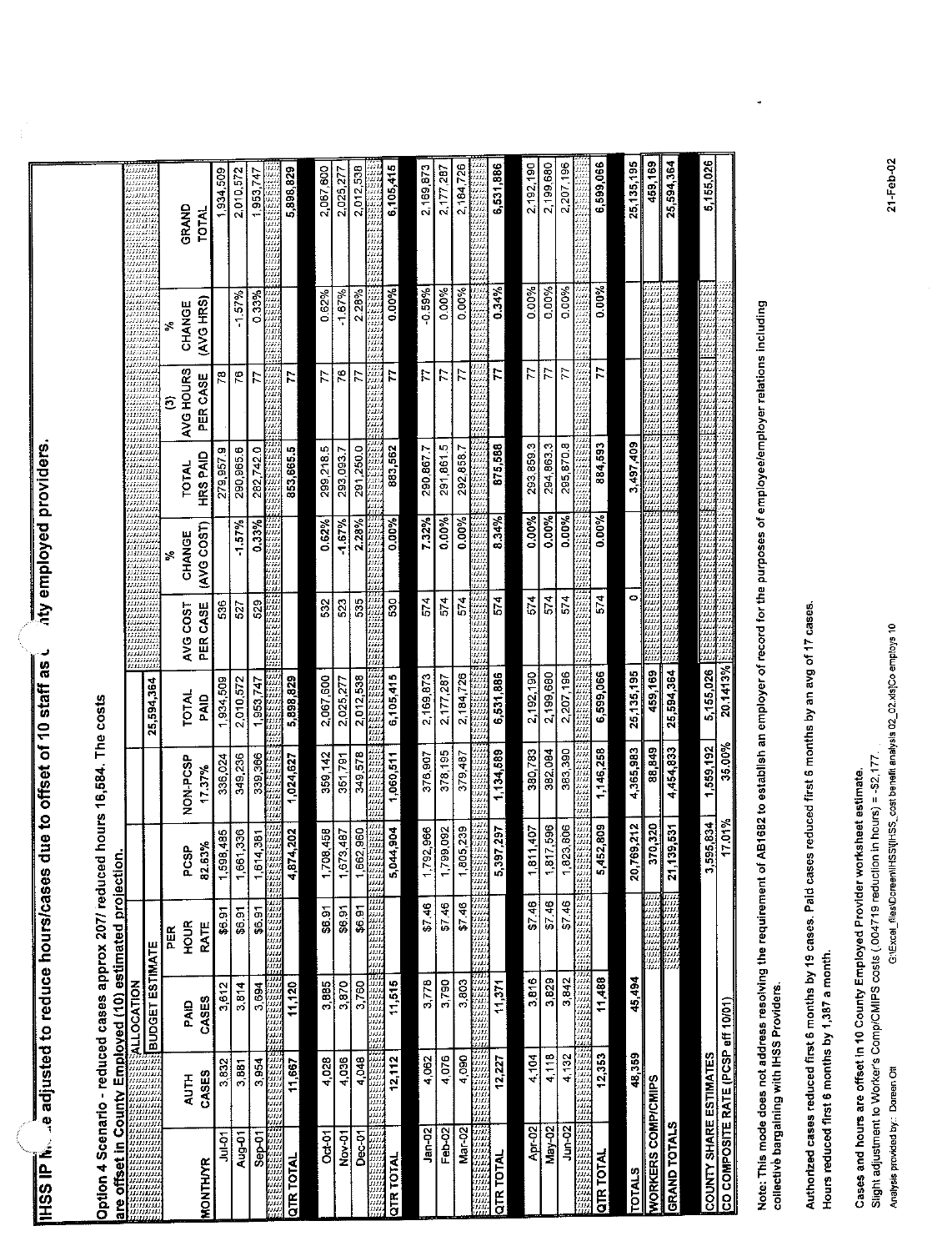| IHSS - 100% County Staff (Homemaker Mode)<br>Option 5 Scenario - Compare current costs to adding<br>IIHSS Providers IHSS Providers (Homemaker Mode) as<br>County Employees (program analysis only). |                                         |  |  |  |
|-----------------------------------------------------------------------------------------------------------------------------------------------------------------------------------------------------|-----------------------------------------|--|--|--|
| <b>CURRENT IHSS COSTS:</b><br><b>IHSS ADMIN</b><br><b>IHSS IP</b><br><b>TOTAL</b>                                                                                                                   | 3,009,809<br>25,747,487<br>28,757,296   |  |  |  |
| COSTS INCLUDING PROVIDERS AS COUNTY STAFF:<br><b>IHSS ADMIN</b><br><b>IHSS HOMEMAKER</b><br><b>IHSS IP</b><br><b>TOTAL</b>                                                                          | 3,009,809<br>55, 345, 472<br>58,355,281 |  |  |  |
| DIFF                                                                                                                                                                                                | 29,597,985                              |  |  |  |

 $\mathcal{L}^{\text{max}}_{\text{max}}$ 

 $\sim 0.01$ 

 $\Delta \phi$  is the state of the state of the state of the state  $\phi$  . The state of  $\phi$ 

 $\sim$ 

 $\sim 10^{-10}$ 

 $\sim 10^{11}$  km s  $^{-1}$ 

 $\label{eq:3.1} \begin{array}{l} \mathcal{F}_{\mathcal{A}}^{\mathcal{A}} \left( \mathcal{F}_{\mathcal{A}}^{\mathcal{A}} \right) = \mathcal{F}_{\mathcal{A}}^{\mathcal{A}} \end{array}$ 

 $\hat{\boldsymbol{\alpha}}$ 

 $\sigma_{\rm c}$  ,  $\sigma_{\rm c}$  ,  $\sigma_{\rm c}$ 

 $\mathcal{L}_{\text{max}}$  ,  $\mathcal{L}_{\text{max}}$ 

 $\sim 10^{-1}$ 

 $\mathcal{L}_{\mathcal{D}}$  is a set of the set of the transformation  $\mathcal{L}_{\mathcal{D}}$ 

 $\sim 10$ 

 $\Delta\sim 10$ 

 $\mathcal{L}(\mathcal{A})$  and  $\mathcal{L}(\mathcal{A})$  and  $\mathcal{L}(\mathcal{A})$